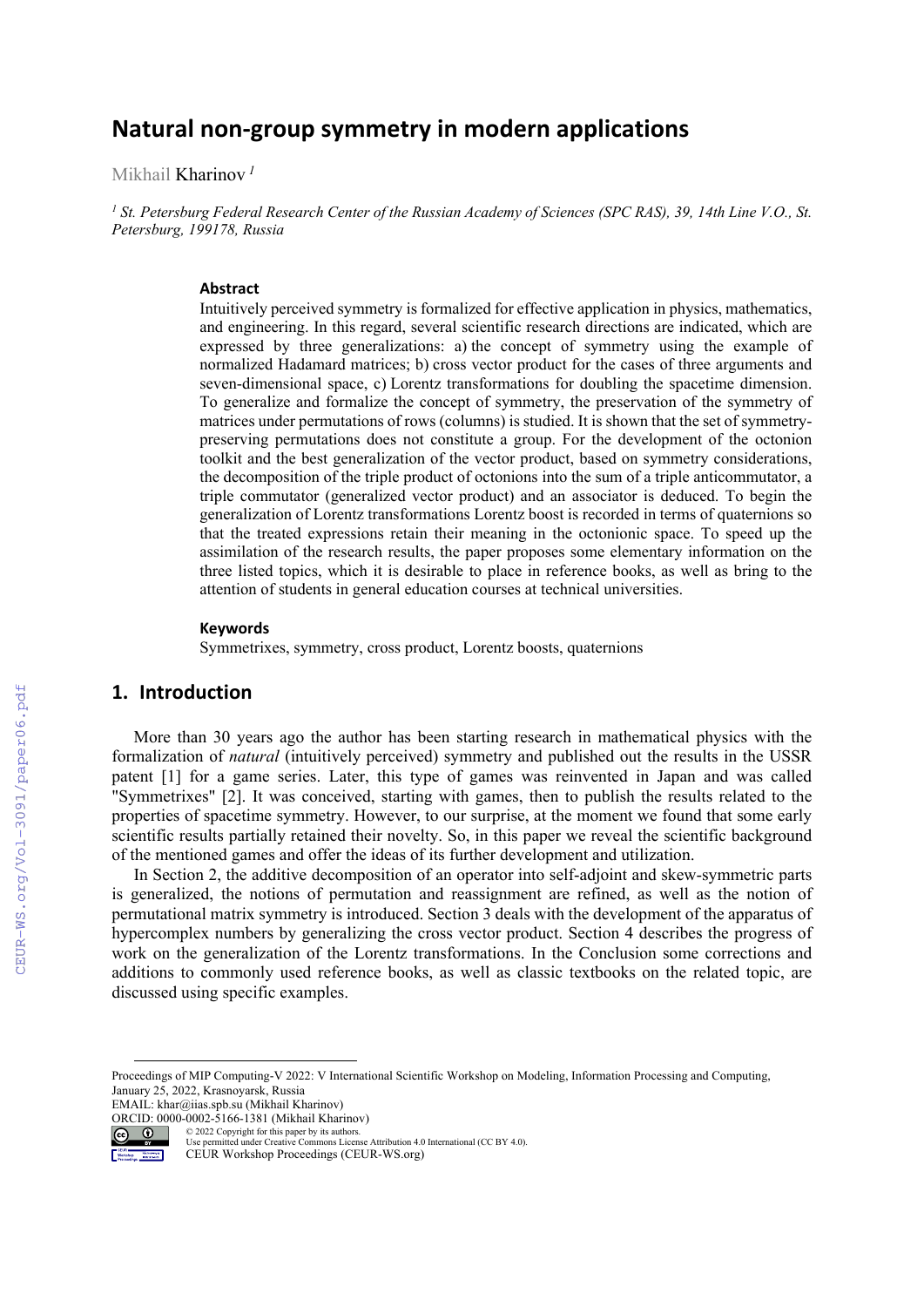## **2. Permutable symmetric truncated normalized Hadamard matrices**

A *truncated* (down-sized) normalized Hadamard matrix (NHM) is understood as a normalized Hadamard matrix [3] without the row and the column of only  $+1$  that are deleted. NHMs arise in linear algebra when generalizing the additive decomposition of a linear operator into *symmetric* (self-adjoint) and skewsymmetric parts (Figure 1, [1,4]).



**Figure 1**: Permutable symmetric truncated NHMs

Black and white cells in Figure 1 denote  $+1$  and,  $-1$  respectively. At the top left in Figure 1, the well-known additive decomposition of a linear operator is written out. It is described by the truncated  $1 \times 1$  NHM, that contains the single  $-1$ , and shown at the bottom left. The next, really black-and-white truncated  $3\times3$  NHM describes the decomposition of a linear operator into four symmetricskewsymmetric parts, which either change or retain their sign under the action of each of the two operations, for example, Hermitian conjugation "<sup>+</sup>" and the operator inversion "<sup>-1</sup>". This  $3 \times 3$  matrix preserves symmetry for any row permutation and is therefore always symmetric. The next black-andwhite symmetric truncated  $7 \times 7$  NHM with numbered rows describes the additive operator expansion into an octet of symmetric-skewsymmetric parts for three commuting operations of Hermitian conjugation type, which form an abelian group of the self-inverse operations. The extreme right table lists eight digital columns obtained by permutations of the rows of the truncated  $7\times7$  NHM that preserve its symmetry. Cyclic repetition of any of eight specified permutations preserves the matrix symmetry. Each column from the columns, isolated by bold lines, gives, respectively, two, three, and six additional symmetric matrices. A total of 28 symmetric matrices are obtained.

It's remarkable, that the symmetry-preserving row permutations of  $7 \times 7$  matrix in Figure 1 do not form a group, but are only a union of cyclic subgroups of some general group of 168 permutations that preserve the so-called "hidden symmetry" [1, 4]. The example of a matrix possessing hidden symmetry is shown in Figure 2



**Figure 2**: Asymmetrical matrix with hidden symmetry

The asymmetric matrix in Figure 2 is obtained by composition of a pair of permutations from different cyclic subgroups Figure 1.

Regarding the expected group properties of the permutable Hadamard matrices, note that the set of their rows, together with the unit row containing only the  $+1$ s, form an Abelian group of the selfinverse elements with respect to termwise row multiplication.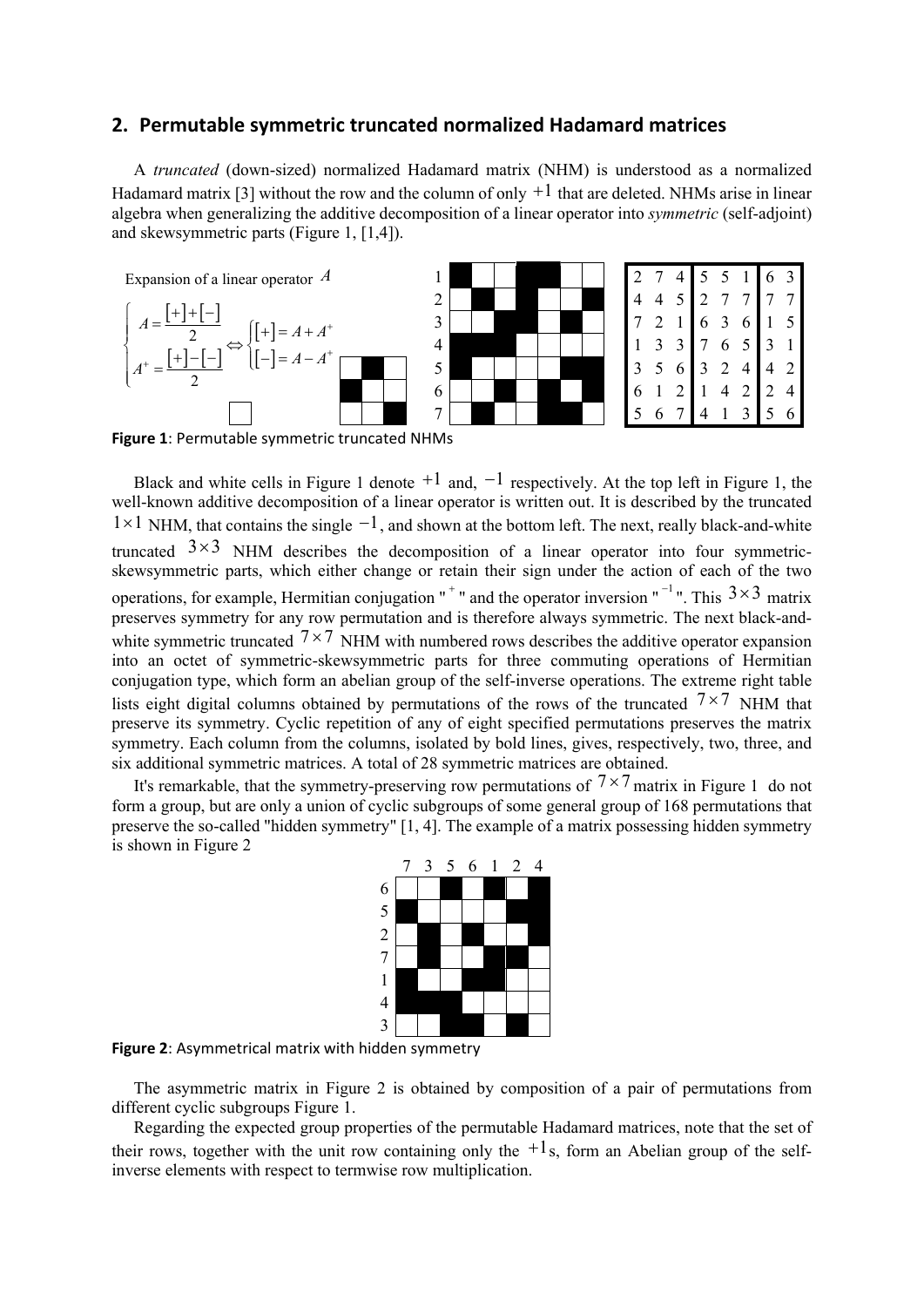It is verified that among the symmetric black-and-white  $7 \times 7$  matrices from all the different rows, the symmetric truncated  $7 \times 7$  NHM are maximally permutable [1].

As it is easy to establish, the permutability of symmetric truncated  $7 \times 7$  NHM determines the set of rows and the matrices themselves, accurate to the reversal of the roles of black and white cells. Moreover, to restore the septet of rows and the matrices, it is enough to use just three digital columns, selected from 28 ones according to the specific algorithm [5].

For the convenience of checking the statements under consideration, it is useful to distinguish between the concepts of "substitution", "permutation" and "reassignment".

As usual, *substitution* here refers to the reversible mapping of a set of some elements onto

 $1 \t2 \t3 \t4) (2 \t4 \t1 \t3$  $\begin{pmatrix} 1 & 2 & 3 & 4 \\ 3 & 4 & 1 & 2 \end{pmatrix} = \begin{pmatrix} 2 & 4 & 1 & 3 \\ 4 & 2 & 3 & 1 \end{pmatrix}$ 

themselves, for example, for digital elements:  $\binom{3}{4}$   $\binom{4}{2}$   $\binom{4}{4}$   $\binom{4}{2}$   $\binom{4}{3}$   $\binom{1}{1}$ . Let's order the top row in substitutions, as in the left one in the given example. Omitting the natural series of digits in the top row of substitutions, we represent the product of substitutions as the product of rows. For example  $(3 \quad 4 \quad 1 \quad 2)(3 \quad 1 \quad 2 \quad 4) = (1 \quad 3 \quad 4 \quad 2)$ . Similarly, the product of substitutions is represented as the product of columns:  $(3 \t4 \t1 \t2) (4 \t2 \t3 \t1)$ 

$$
\begin{array}{ccc}\n3 & 3 & 1 \\
4 & 1 & 3 \\
1 & 2 & 4 \\
2 & 4 & 2\n\end{array}
$$
\n(1)

Let's treat the product of a pair of substitutions on the left side (1) either as a *permutation* of the left column of the pair, or as a *reassignment* of its right column, by which the column on the right side (1) is obtained.

The meaning of the formulated permutation and reassignment definition manifests itself when multiplying by a given column on the right or/and on the left of some table of several columns and lies in the fact that the columns of the table can be transformed term by term, or the entire table can be transformed with the same result. Moreover, due to the associativity of a substitution composition, when performing multiplication on the right and on the left, the result does not depend on the order in which the right and left multiplication is performed.

For a pair  $\alpha, \beta$  of any symmetry-preserving permutations from the set S, it is true that their composition  $\alpha \beta \alpha$  also belongs to S:

$$
\alpha \in S, \beta \in S \implies \alpha \beta \alpha \in S \tag{2}
$$

Property (2) means that the complete permutability table of 28 columns for Figure 1 is preserved up to the permutation of the columns when multiplying from the left and also from the right by any of its columns.

Property (2) implies that cyclic permutation groups are subsets of the set  $S$ :

$$
\alpha \in S \quad \Rightarrow \quad \alpha^k \in S, \quad k = 1, 2, \dots \tag{3}
$$

A specific feature of just the  $7 \times 7$  black-and-white matrix in Figure 1 is that it is antisymmetric with respect to the secondary diagonal, wherein antisymmetry notion is defined with the necessary reservations regarding the elements occupying the secondary diagonal [1]. According to the [1], nontrivial permutations of the columns of the truncated  $7 \times 7$  NHM in Figure 1, provide to get eight such symmetric-antisymmetric matrices of the 7th order. Are there such symmetric-antisymmetric matrices of the 15th order, that is the current important question.

# **3. Twofold generalization of a cross vector product**

The above-mentioned decomposition of the operator into symmetric-skewsymmetric parts turned out to be useful in a twofold generalization of the vector product to the case of three arguments, as well as to the seven-dimensional subspace of the eight-dimensional octonionic space [6,7].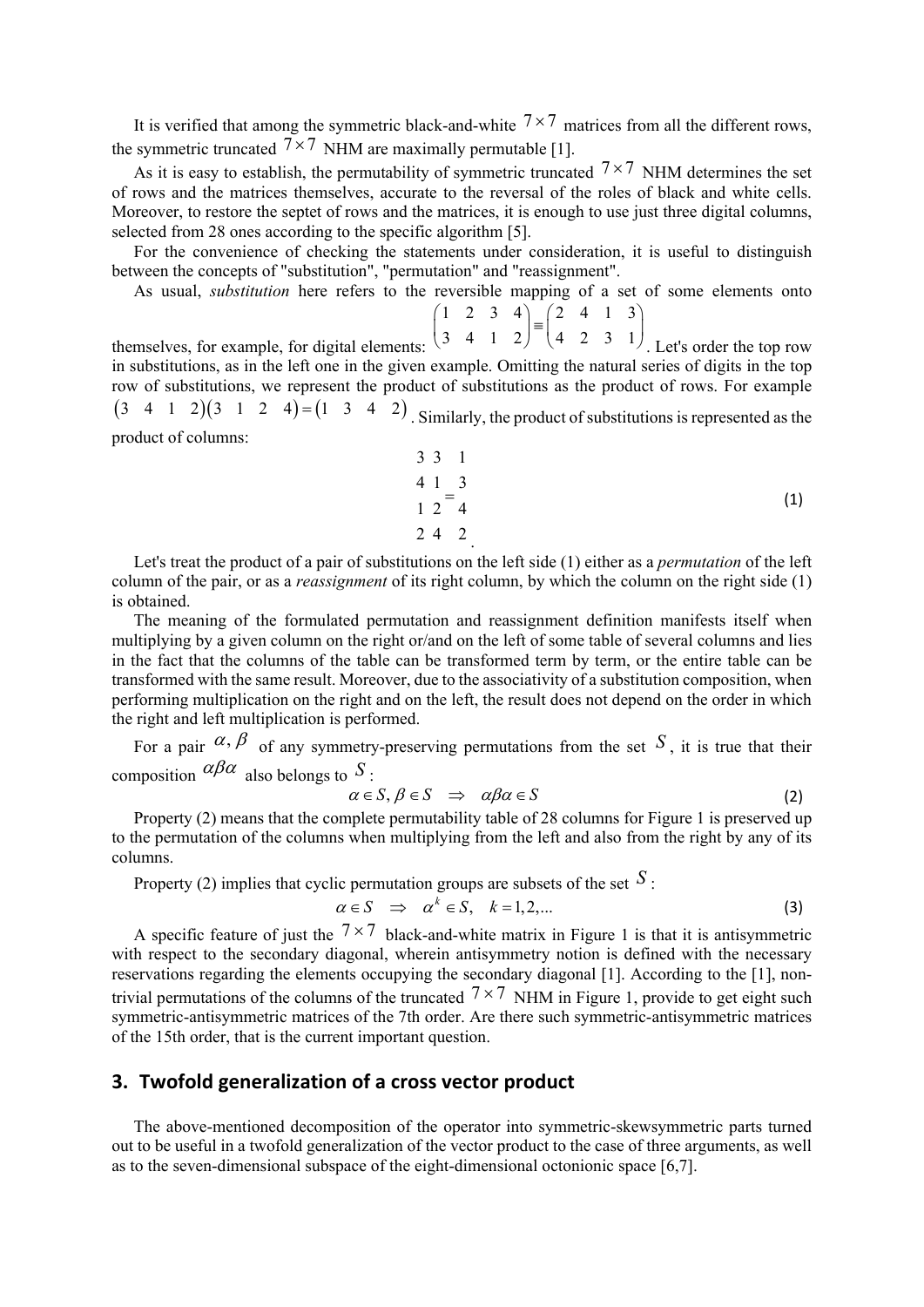In [7], a linear operator is considered, which is produced by conjugation of a vector argument with subsequent multiplication by fixed vectors on the left and on the right. Then, the decomposition of the product of three octonions into four symmetric-skewsymmetric parts is obtained using a pair of suitable operations of the Hermitian conjugation type. One of four part turned out to be zero. The rest of the

parts are: triple anticommutator, triple commutator and associator. Triple commutator  $[u_1, u_2, u_3]$  is defined in two ways by the formulaе:

$$
[u_1, u_2, u_3] = \frac{(u_1 \overline{u}_2)u_3 - u_3(\overline{u}_2 u_1)}{2} = \frac{u_1(\overline{u}_2 u_3) - (u_3 \overline{u}_2)u_1}{2},
$$
\n(4)

where  $u_1, u_2, u_3$  are arbitrary octonions,  $\overline{u}_2 = 2(u_2, i_0)i_0 - u_2$  is conjugated octonion  $u_2, i_0$  is the multiplicative identity, i.e. a unit vector along the real axis.

The triple commutator  $[u_1, u_2, u_3]$  possesses the property of antipermutability of its arguments, is orthogonal to each argument, and turns into an ordinary two-argument cross vector product when the central argument is replaced by the multiplicative identity  $i_0$ . It also has other properties that are characteristic for an ordinary two-argument cross vector product that are detailed in [7]. So, the triple commutator  $[u_1, u_2, u_3]$  is exactly what it is a doubly generalized cross vector product, coinciding with the conventional two-argument cross vector product  $[u_1, u_3]$  written in the space of quaternions or octonions [7]. And the expressions for  $[u_1, u_2, u_3]$  taken from [7] complete the prolonged search [8–11] for most perspective generalization of cross vector product.

## **4. The problem to generalize Lorentz transformations**

It was William Rowan Hamilton who first discovered quaternions as the spacetime [12]. Nowadays the generalization of quaternions (octonions) and the double generalization of the cross vector product have been invented, which provides convenient work with non-associative octonions. So, a generalization of the Lorentz transformations suggests itself in order to clarify and develop the motion laws. On the way to this goal, a quaternionic record of Lorentz boost was found in [13,14]. It turns out that the Lorentz boost is decomposed into a linear combination of rotation and orthogonal multiplicative transformation, expressing in twofold ways by the formulae:

$$
Lu = \overline{a}ua - \text{sh}\,\theta \cdot n\overline{u} = L^{\dagger}u = au\overline{a} - \text{sh}\,\theta \cdot \overline{u}n\,,\tag{5}
$$

$$
a = i_0 \cdot \text{ch} \frac{\theta}{2} + n \cdot \text{sh} \frac{\theta}{2}
$$

where the cross denotes the Hermitian conjugation, 2 2 2,  $n$  is the unit vector along the

th  $\theta = \frac{v}{v}$ 

speed,  $\theta$  is the rapidity:  $\theta$ ,  $V$  is the speed magnitude,  $\theta$  is the speed of light. speed,  $\theta$  is the rapidity:  $\theta = \frac{v}{c}$  v is the speed magnitude. <sup>c</sup>

It should be noted that in [15] the Lorentz boost is expressed by the half-expression (5), but this is done by increasing the dimension of the vector space.

It is noteworthy that quaternionic expressions of Lorentz boost, as well as the rotation expression  $V\{u\} = bub$ ,  $(b,b) = 1$  do not depend on the multiplication order and retain their meaning in octonions, that exemplify the possible generalization of Lorentz transformations. At first glance, this is quite sufficient for the eight-dimensional generalization of the Lorentz transformations  $V^L$  as a superposition of rotation  $V$  and Lorentz boost L. This may be true, but other options should also be considered for

comparison. In four-dimensional space, both the rotation  $V$  and the Lorentz boost  $L$  are the elementary transformations that modify some two-dimensional plane and do not change the orthogonal vectors in another two-dimensional plane.

In both quaternions and octonions, Lorentz boost (5) describes the stretching by a certain number of times of one vector and the contraction by the same number of times of another vector that belong to the same complex plane while preserving purely spatial vectors that are orthogonal to this complex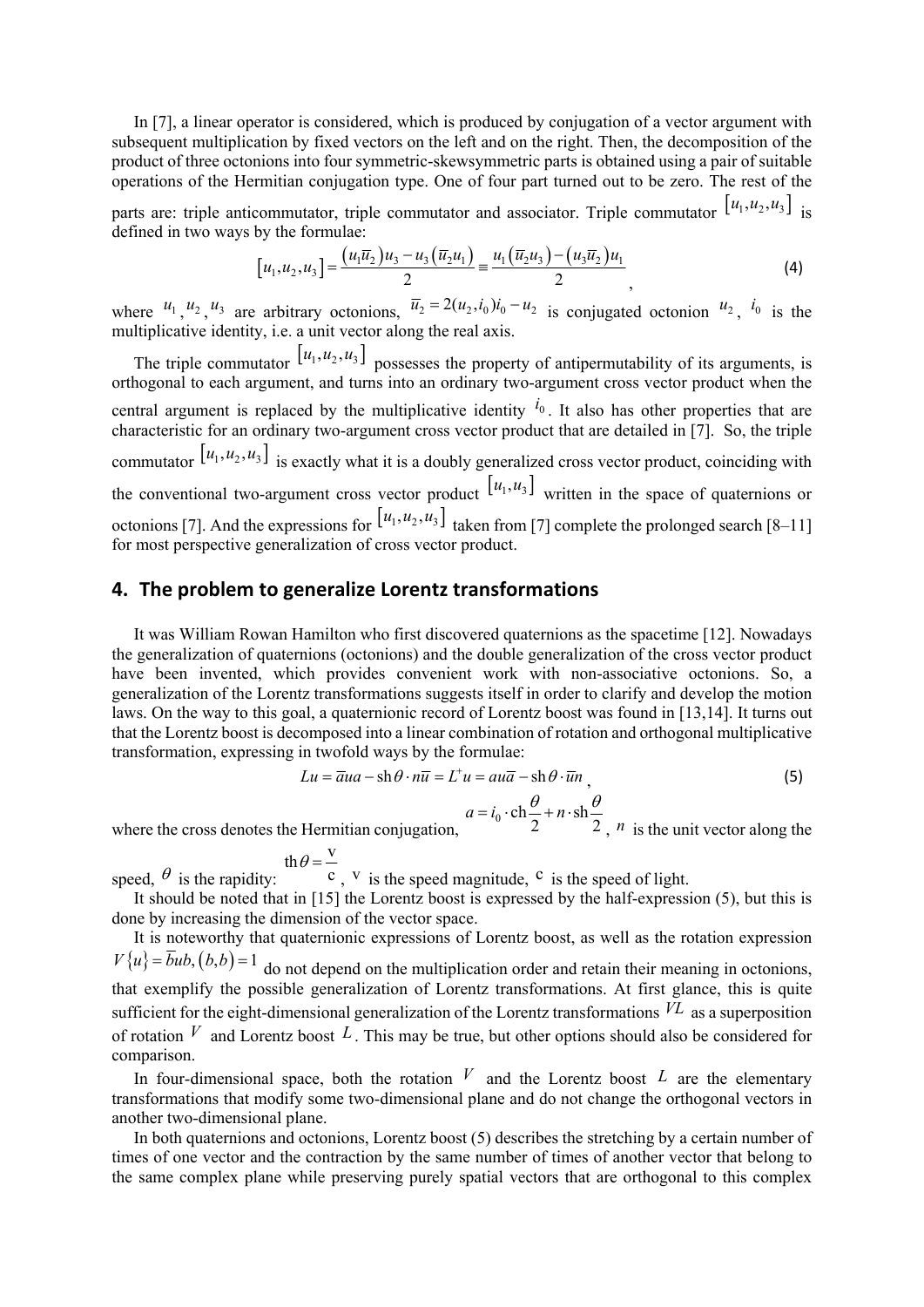plane. The transformation of the rotation  $V\{u\} = \overline{b}ub$ ,  $(b,b) = 1$  in octonions is more complicated than the Lorentz boost, because it modifies the rest six-dimensional subspace of pure spatial vectors, while maintaining the complex plane defined by the rotational axis.

Lorentz boost L differs significantly from the rotation  $V$  in that it has a full quartet of basis eigenvectors, while the rotation  $V$  through a nontrivial angle preserves only the directions of the rotational and the time axes. For this reason, the general Lorentz transformations in the form of a composition  $VL$  of rotation  $V$  and boost  $L$  are subdivided into boost-like transformations with a quartet of basis vectors, and the rest ones, referring to as rotation-like. The most interesting is that the composition  $L_1 L_2$  of Lorentz boosts  $L_1$  and  $L_2$  is always a boost-like transformation [14].

The eigenvectors for the composition  $L_1 L_2$  of the Lorentz boosts together with the corresponding eigenvalues are listed in Table 1.

#### **Table 1**

|                            | Eigenvectors for the composition of Lorentz boosts $\Box^{-2}$                                                                                                                                                                                                                                  |               |
|----------------------------|-------------------------------------------------------------------------------------------------------------------------------------------------------------------------------------------------------------------------------------------------------------------------------------------------|---------------|
| Notation                   | Eigenvector                                                                                                                                                                                                                                                                                     | Eigenvalue    |
| c <sub>0</sub>             | $\left i_0 - d\right _{\xi = \exp(\chi)}$                                                                                                                                                                                                                                                       | $\exp(\chi)$  |
| $C_1$                      | $\left. i_0 - d \right _{\xi = \exp(-\chi)}$                                                                                                                                                                                                                                                    | $\exp(-\chi)$ |
|                            | $\frac{\coth \frac{\theta_1}{2} + (n_1, n_2) \coth \frac{\theta_2}{2}}{\frac{1}{2} + (n_2 + n_2)} + n_2 \frac{\coth \frac{\theta_2}{2} + (n_1, n_2) \coth \frac{\theta_1}{2}}{\frac{1}{2} + (n_2 - n_2)^2}$<br>$i_0 - n_1$ —<br>$\frac{1-(n_1,n_2)^2}{\sqrt{1-(n_1,n_2)^2}}$<br>$1-(n_1,n_2)^2$ |               |
| $c_{\scriptscriptstyle 2}$ | $ n_1, n_2 $                                                                                                                                                                                                                                                                                    |               |

Eigenvectors for the composition of Lorentz boosts  $L L$ 

In Table 1  $n_1$  and  $n_2$  are the unit spatial vectors along the considered intersecting velocities, such that  $(n_1, n_1) = (n_2, n_2) = 1$  and  $(n_1, i_0) = (n_2, i_0) = 0$ . The cross vector product  $[n_1, n_2]$  is directed along the Wigner rotational axis [16], so that  $\left[ n_1, n_2 \right] = v \sqrt{1 - (n_1, n_2)^2}$ . The spatial part of the eigenvectors  $c_0$  and  $c_1$  depends on the eigenvalue  $\zeta$  and, up to the sign, coincides with the unit vector  $d_{\zeta}$  that is defined as a function of eigenvalue  $\zeta$  in the form [14]:

$$
d_{\xi} = \frac{n_1 \sqrt{\xi} \sinh \frac{\theta_1}{2} + n_2 \sinh \frac{\theta_2}{2}}{\sqrt{\xi} \cosh \frac{\theta_1}{2} - \cosh \frac{\theta_2}{2}}
$$
(6)

The spatial parts  $\begin{vmatrix} -d \end{vmatrix}_{\xi = \exp(x)}$  and  $\begin{vmatrix} -d \end{vmatrix}_{\xi = \exp(-x)}$  of the eigenvectors  $\begin{vmatrix} c_0 \end{vmatrix}$  and  $\begin{vmatrix} c_1 \end{vmatrix}$  are obtained by substituting in (6) the values  $\xi$  by  $\exp(x)$  and  $\exp(-x)$ , respectively. The scalar parameter X is defined in accordance with well-known cosine rule:

$$
\cosh\frac{\chi}{2} = \cosh\frac{\theta_1}{2}\cosh\frac{\theta_2}{2} + (n_1, n_2)\sinh\frac{\theta_1}{2}\sinh\frac{\theta_2}{2}
$$
 (7)

and the scalar parameters  $\theta_1$  and  $\theta_2$  are the rapidities, such that the velocities  $v_1$ ,  $v_2$  divided by scalar speed of light c are expressed as  $v_1/c = n_1 \tanh \theta_1$ ,  $v_2/c = n_2 \tanh \theta_2$ . Note that (7) refers to the half hyperbolic angles  $\frac{\chi}{2}$ ,  $\frac{\theta_1}{2}$  and  $\frac{\theta_2}{2}$ , while the well-known velocity addition is expressed via holistic hyperbolic angles  $\theta$ ,  $\theta_1$  and  $\theta_2$  [17,18].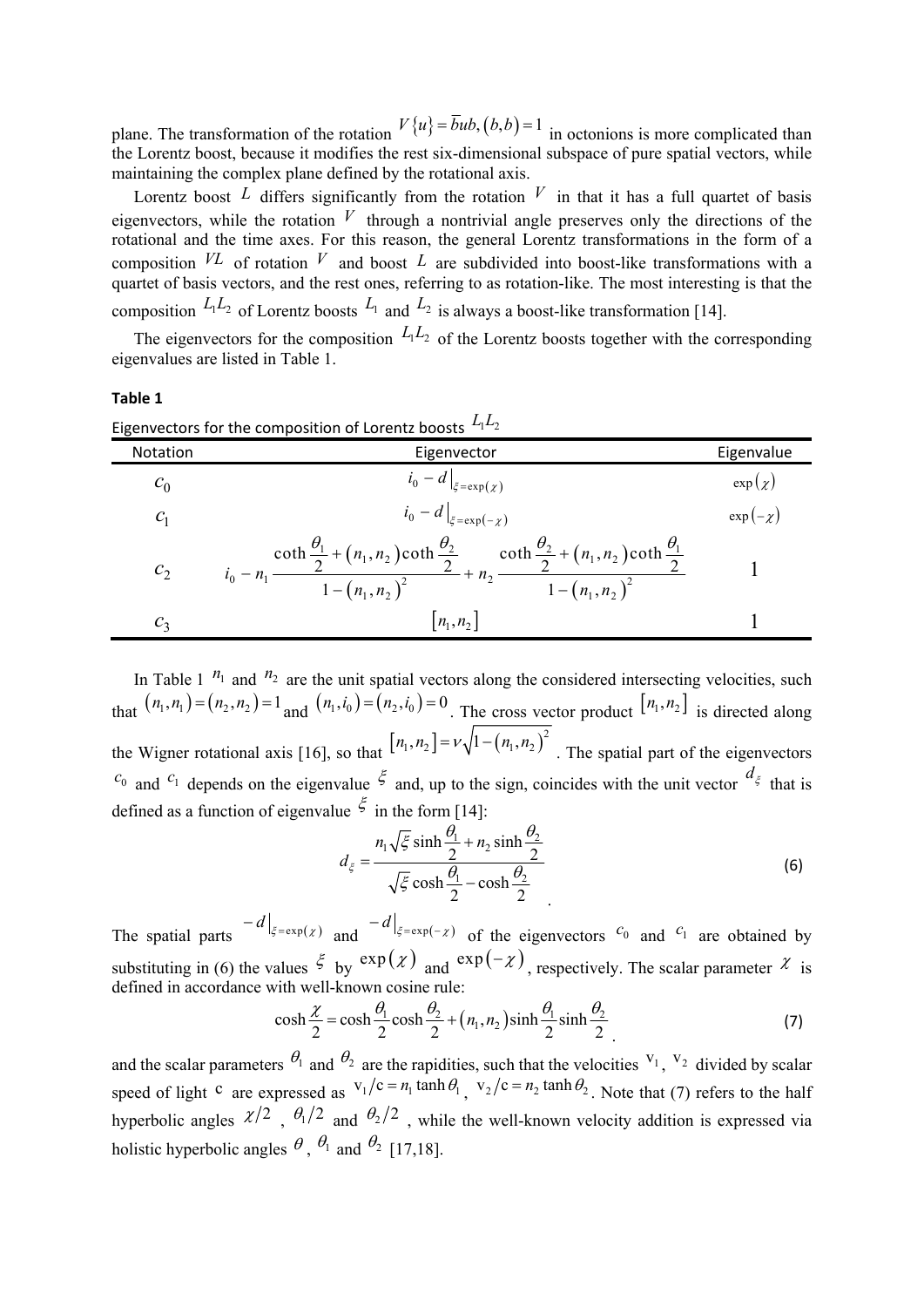It should be noted that the expressions for the eigenvectors of Table 1 turned out to be laconic. However, they are obtained by rather cumbersome intermediate calculations in terms of quaternions [14]. Meanwhile, it is precisely the laconism of calculations that is usually the main advantage of quaternions. So, the use of quaternions alone is not enough for a transparent derivation of the formulae Table 1. Apparently, for a transparent representation of obtaining of the eigenvectors Table 1 it will be useful to decompose  $L_1L_2$  into symmetric-skewsymmetric parts according to Figure 1 and accompanying symmetry considerations. To generalize Lorentz transformations, it seems worth trying to generalize the laconic formulae (5) for the Lorentz boost to the case of a composition  $L_1L_2$  of boosts  $L_1$  and  $L_2$ , say, expressing them in terms of eigenvectors and eigenvalues from Table 1.

The eigenvectors from Table 1 form the basis of the considered space  $R^4$ . Their pairwise pseudoscalar products  $(c_i, \overline{c_k})$ ,  $i, k = 0, 1, 2, 3$ , accounting for commutativity, are given by the formulae (8).

$$
(c_0, \overline{c}_0) = (c_0, \overline{c}_2) = (c_0, \overline{c}_3) = (c_1, \overline{c}_1) = (c_1, \overline{c}_2) = (c_1, \overline{c}_3) = (c_2, \overline{c}_3) = 0,
$$
  
\n
$$
\sinh^2 \frac{\chi}{2}
$$
  
\n
$$
(c_0, \overline{c}_1) = -2 \frac{\sinh^2 \frac{\chi}{2}}{\cosh^2 \frac{\theta_1}{2} + \cosh^2 \frac{\theta_2}{2} - 2 \cosh \frac{\chi}{2} \cosh \frac{\theta_1}{2} \cosh \frac{\theta_2}{2}},
$$
  
\n
$$
(c_2, \overline{c}_2) = 1 - \frac{\coth^2 \frac{\theta_1}{2} + \coth^2 \frac{\theta_2}{2} + 2(n_1, n_2) \coth \frac{\theta_1}{2} \coth \frac{\theta_2}{2}}{1 - (n_1, n_2)^2},
$$
  
\n
$$
(c_3, \overline{c}_3) = (n_1, n_2)^2 - 1.
$$

Using formulae (8), it is easy to expand an arbitrary vector in the basis of the eigenvectors of the composition  $L_1L_2$  of boosts  $L_1$  and  $L_2$ , and then obtain an expression for the composition  $L_1L_2$  in terms of its eigenvectors  $c_0$   $c_1$   $c_2$   $c_3$ .

$$
L_1 L_2 u = \frac{c_0 \exp(\chi)(u, \overline{c}_1) + c_1 \exp(-\chi)(u, \overline{c}_0)}{(c_0, \overline{c}_1)} + c_2 \frac{(u, \overline{c}_2)}{(c_2, \overline{c}_2)} + c_3 \frac{(u, \overline{c}_3)}{(c_3, \overline{c}_3)}
$$
(9)

Expression (9) determines the composition of the Lorentz boosts  $L_1L_2$  in terms of its own eigenvectors. Obviously, this formula can be rewritten as a linear combination of orthogonal transformations, which are elegantly expressed in terms of quaternionic multiplication. In this case, we obtain a generalization of the quaternionic record of the single Lorentz boost (5) to the case of a composition of a pair of Lorentz boosts, which is useful for further generalization to the case of an eight-dimensional octonionic space.

# **5. Conclusions**

The current tasks formulated in the final paragraphs of the second and fourth sections are quite capable of solving by interested senior students.

And it is didactic, that in [19], in the last paragraph of the section "Quaternions in Vector Symbolics", Erwin Madelung refers the rotation  $bub$ ,  $(b,b)=1$  of the complex plane in the quaternionic space to the class of Lorentz transformations. It would be appropriate to supplement this paragraph with the formulae (5) for Lorentz boost, so that the beginners do not mix it with the orthogonal transformations. When assimilating hypercomplex numbers (quaternions and octonions) according to the well-known book [6], one should pay attention to the fact that formula (8) is written out twice in the book, but when used for the first time the unfortunate mistake was made in this formula (the comma is omitted), which radically changes the meaning. The definition and examples of utilization of the doubly generalized vector product (4) can be presented as a useful application to [6]. Formal clarification (1) of difference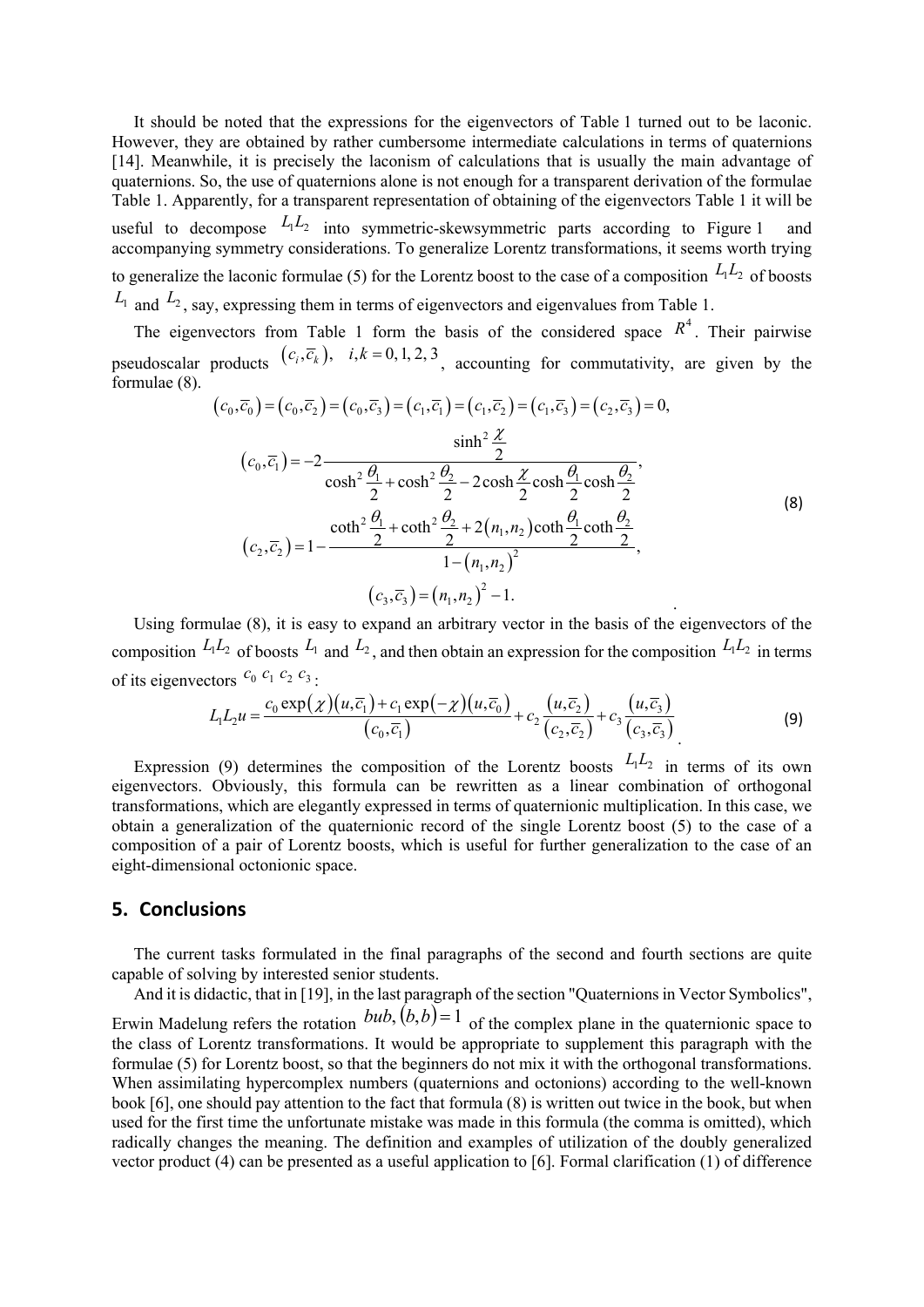between the concepts of permutation and reassignment (redesignation) compensate for the rather confused interpretation of these concepts in most reference books on mathematics and physics.

The latter examples show the need for some modernization of classical reference books and guidelines, aids for lecturers teaching students to solve the problems of current interest. The method of additive expansion of а linear operator and concomitant symmetry considerations Figure 1 deserve increased attention, as well as an introduction to the vector product in terms of quaternions. This is so because the conventional cross vector product appeals to intuition in the "left-hand rule," which prevents its generalization. Compared to the conventional one, the quaternionic cross vector product was invented earlier and is more promising for the effective development of scientific and, all the more sо, engineering research. In particular, it is promising for generalizing of classical transformations of coordinates to better understand the laws of motion. Let's take this into account in the future.

#### **6. Acknowledgements**

This research was funded within the framework of the budgetary theme 0060-2019-0011 (Fundamentals and technologies of big data for sociocyberphysical systems).

## **7. References**

- [1] M. V. Kharinov, Logical puzzle game "DaltoRainbow", 1990. USSR Patent No. 1799274, Filed October 31st., 1990, Issued Feb. 28th., 1993.
- [2] E. D. Demaine, M. Korman, J. S. Ku, J. S. B. Mitchell, Y. Otachi, A. van Renssen, M. Roeloffzen , R. Uehara, Y. Uno Symmetric assembly puzzles are hard, beyond a few pieces, in: LNCS Volume 9943, Springer, 2016, pp. 180-192, doi:10.1007/978-3-319-48532-4\_16.
- [3] G. A. Korn, T. M. Korn, Mathematical Handbook for Scientists and Engineers: Definitions, Theorems, and Formulas for Reference and Review, Dover Publication, Mineola, New York, 1961, 1968.
- [4] M. V. Kharinov, Symmetry of the Triple Octonionic Product, ArXiv preprint, arXiv: 1806.05494 [math.RA], 2018.
- [5] M. V. Kharinov, Logical puzzle game "DaltoRainbow", electronic version, 1990. URL: https://drive.google.com/drive/folders/0B\_2pnB5XAi50VkNRM0xFa0E5cm8?resourcekey=0-61DZRitL80A7QYDsyznVRg (date of access: 15 October 2021).
- [6] I. L. Kantor, A. S. Solodovnikov, Hypercomplex numbers: an elementary introduction to algebras, Springer, New York, 1989.
- [7] M.V. Kharinov, Product of three octonions, Adv. Appl. Clifford Algebras, Springer Nature 29(1) (2019). doi:10.1007/s00006-018-0928-x.
- [8] S. Okubo, Triple products and Yang-Baxter equation. I. Octonionic and quaternionic triple systems, Journ. Math. Phys. 34(7) (1993) 3273-3291.
- [9] T. Dray, C. A. Manogue, The octonionic eigenvalue problem, Adv. Appl. Clifford Algebras, Springer Nature 8(2) (1998) 341-364.
- [10] Z. K. Silagadze, Multi-dimensional vector product, J. of Phys. A: Math. Gen., Institute of Physics Publishing 35(23) (2002) 4949-4953.
- [11] D. A. Salamon, T. Walpuski, Notes On the Octonions, ArXiv preprint, arXiv:1005.2820 [math.RA], 2017.
- [12] W. R. Hamilton, Lectures on Quaternions, Hodges and Smith, Dublin, 1853.
- [13] D. B. Sweetser Lorentz Boosts Using Quaternions, 2010, https://www.youtube.com/ watch?v=DrVm1JTM8X4, from 3:24 till 3:32 (date of access: 15 October 2021).
- [14] M. V. Kharinov, The Quartet of Eigenvectors for Quaternionic Lorentz Transformation, Adv. Appl. Clifford Algebras, Springer Nature 30(25) (2020).
- [15] G. Casanova, Vector Algebra, Mir, Moscow, 1979.
- [16] C. Møller, The Theory of Relativity, Oxford University Press, 1955.
- [17] A. A. Ungar, Hyperbolic geometry, Fifteenth International Conference on Geometry, Integrability and Quantization, Varna, Bulgaria, 2013, pp. 259-282, doi: 10.7546/giq-15-2014-259- 282.